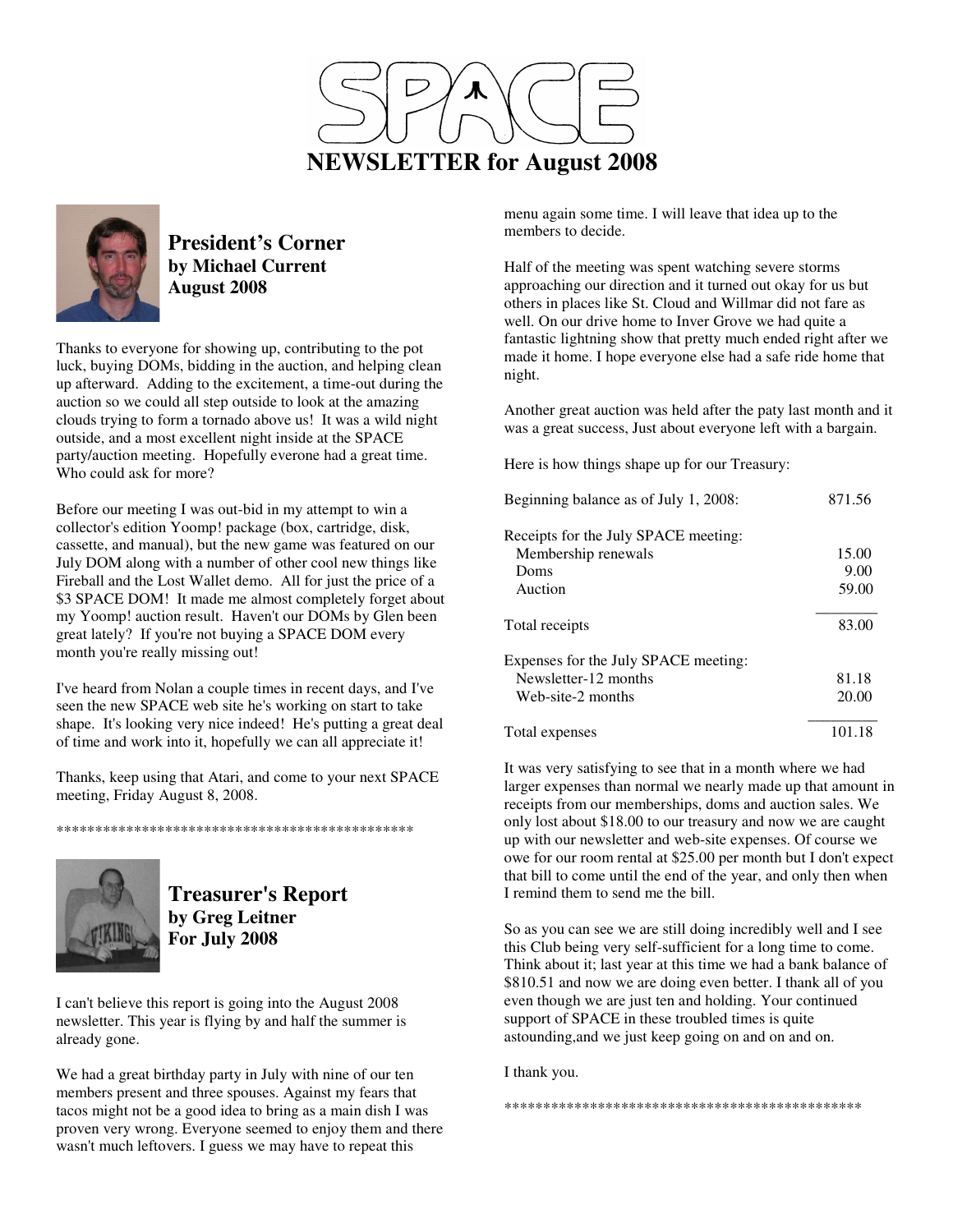#### **Secretary's Report By Steven Peck For July 2008**

The Secretary's Report is at the end of the Newsletter..

\*\*\*\*\*\*\*\*\*\*\*\*\*\*\*\*\*\*\*\*\*\*\*\*\*\*\*\*\*\*\*\*\*\*\*\*\*\*\*\*\*\*\*\*



**BBS Corner By Nolan Friedland For August 2008**

If anyone has any comments, suggestions, ideas, or submissions for the BBS Corner column or the SPACE BBS web site, you may email them to me, Nolan Friedland, at the address shown on the back of this newsletter under the "CLUB OFFICIALS" section.

#### \*\*\*\*\*\*\*\*\*\*\*\*\*\*\*\*\*\*\*\*\*\*\*\*\*\*\*\*\*\*\*\*\*\*\*\*\*\*\*\*\*\*\*\*

From: Michael Current [michael@mcurrent.name] Sent: Saturday, July 26, 2008 9:42 PM Subject: AtarICO 0.173

Friday, 11. July 2008 Neues Release auf der NAS: AtarICQ 0.173

Auf der Nordic Atari Show wurde eine neue Version (0.173) von AtarICQ vorgestellt. Die wesentlichen Änderungen:

- Program license changed to freeware (read more in HYP) NOTE: Naggings and registration procedure are completely removed.

- A bug that caused RSC objects to be positioned wrongly under MagiC (only when the 3d-rendering of objects disabled), has been fixed.

- There was a bug in the popup menu for opening TABs (CTRL+T), which would result in offline AIM users being listed as offline ICQ users in this popup.

- If the width of contact window was set lower than 100 pixels, the width would be adjusted to 100 at next relaunch of the program. (NOTE: Smallest allowed width is now set to 40 pixels!)

- A number of visual and functional glitches regarding the contact list behavior, redraws and its sliders has been fixed. - Several stability issues have been resolved, especially involving the log on procedure as well as contacts going online/offline.

- A bug in the text buffer management has been fixed. The bug would prevent the text buffer from being limited to the value specified in "scrollback".

- AtarICQ now remembers the path of the texture files next time you call the file selector to specify a new background image for contact list.

- AtarICQ will keep track of which TABs were open upon the time of termination, and make sure they are there on next launch of the program.

http://www.ataricq.org/

\*\*\*\*\*\*\*\*\*\*\*\*\*\*\*\*\*\*\*\*\*\*\*\*\*\*\*\*\*\*\*\*\*\*\*\*\*\*\*\*\*\*\*\*

From: Michael Current [michael@mcurrent.name] Sent: Saturday, July 26, 2008 9:37 PM Subject: SainT 2.11

04/07/2008 Finally a new SainT release J

I'm totally busy since a long time with job and family. Anyway I succeed to released a new SainT featuring a cool feature: read your original Atari disk using your PC floppy drive in real time J Read new features. Download here ! http://leonard.oxg.free.fr/

What is SainT ??

SainT is a Windows based cycle accurate ATARI-ST emulator, written by James Boulton and Arnaud Carré. You can read the online documentation to get more information. http://leonard.oxg.free.fr/SainT/SainTDoc.html

Download SainT v2.11 (1.01Mb) !! http://leonard.oxg.free.fr/SainT/SainT211.rar

#### 2.11

\* Bug fix for raw floppy mode support on some machines \* -floppy option now reset ST and starts emulator automatically (press F12 to go back to menu)

\*\*\*\*\*\*\*\*\*\*\*\*\*\*\*\*\*\*\*\*\*\*\*\*\*\*\*\*\*\*\*\*\*\*\*\*\*\*\*\*\*\*\*\*

From: Michael Current [michael@mcurrent.name] Sent: Saturday, July 26, 2008 9:46 PM Subject: D-Bug back with new game fix

D-Bug back with new game fix July 2nd, 2008

CJ / D-Bug writes:

We've been a while, but here is Epic (ST/STe/MSTe/TT/F030/HD) Some notes for this for Falcon users - the game will randomly lock up if you use the mouse or the joystick, so please use the keyboard. Sorry for this, but after many hours in the code, I decided to boot it out the door 'as is' and maybe return to it later. All other Atari owners, just play as usual with your input device of choice. (CJ recommends a PeST with a Microsoft Optical Mouse)

» Download the fixed Epic (Updated archive!) http://files.dhs.nu/files\_game/epicv2.zip » Visit the D-Bug site http://www.dbug-automation.co.uk/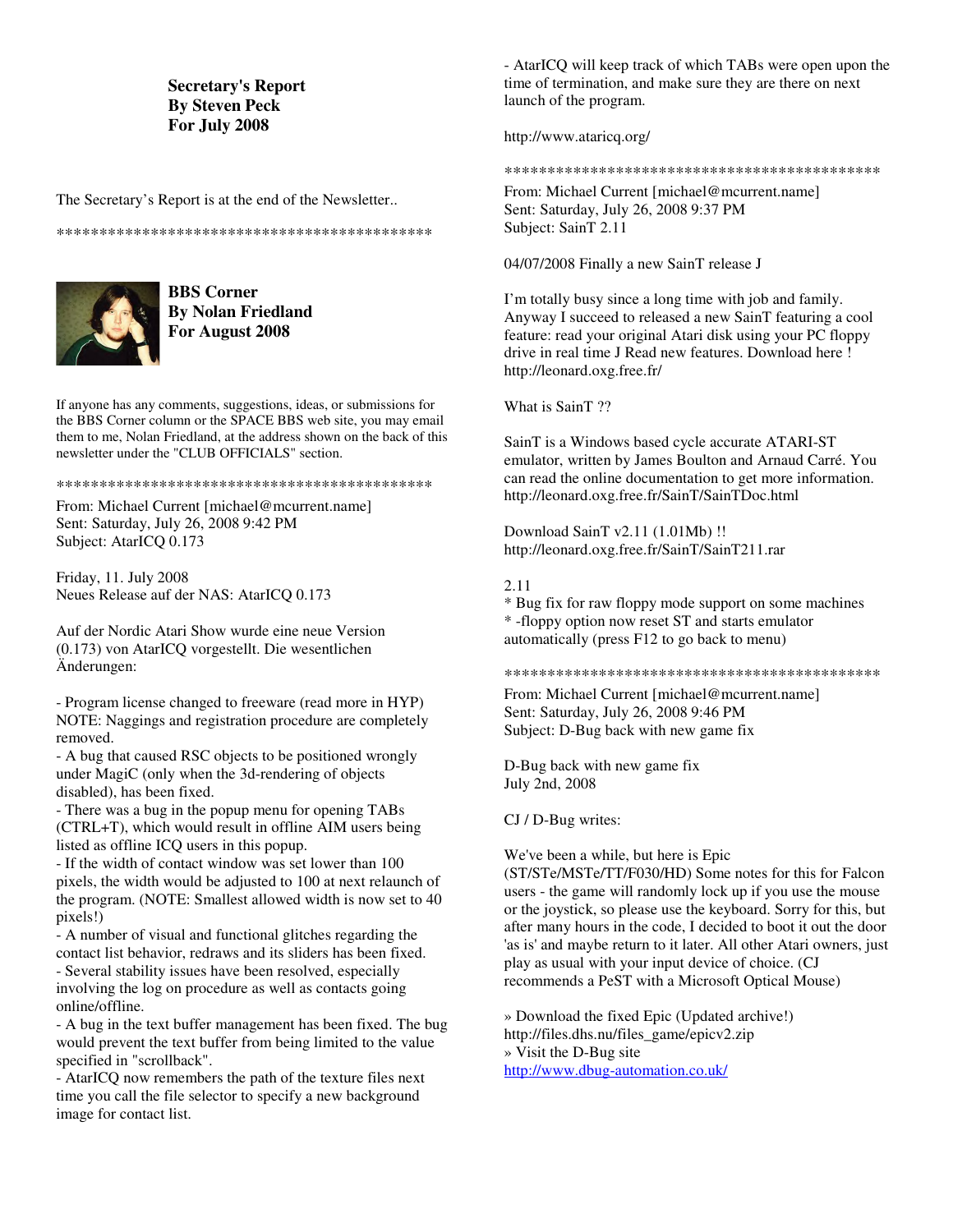\*\*\*\*\*\*\*\*\*\*\*\*\*\*\*\*\*\*\*\*\*\*\*\*\*\*\*\*\*\*\*\*\*\*\*\*\*\*\*\*\*\*\*\*

From: Michael Current [michael@mcurrent.name] Sent: Saturday, July 26, 2008 9:44 PM Subject: Releases at NAS 2008

Releases at NAS 2008

June 29th, 2008 NAS 2008 has been, and there are a couple of releases.

First out is PeP with a new NES emulator for high end Atari machines.

#### PeP writes:

I've released a preview of my experimental NES emulator for 060-equipped machines. It's based on a heavily modified version of NESCore, a nice open source NES emulation library.

.tSCc. also released a new game for the Falcon. Eight players can battle at once.

#### kRadD writes:

Finally after more than 3 years, I released my game Grenzüberschreitung at the NAS:

Grenzüberschreitung (engl.: crossing the border) is the first ever released game written in lua for the ATARI. It's also the first game ever that uses 2 Teamtaps to allow 8 players to participate on the falcon. The game itself is a tron clone for 8 players. The game was released 2005 at the Outline, and after rewrite it 2-3 times so finally this is the Version 1.0. Thanks to all people who helped me: DaFreak / Liquied Sky Records (for an finally unused cover, which was used more than a year at competitions), 505 for the music, Samurai / Inter for the final cover, Reservoir goods for the GodLib, lua.org for lua, Bitmaster for the mod player, Christos for beta testing, and all the players who participated in the last years in Grenzüberschreitungs competitions and give a lot of feedback.

» Download the NES emulator by PeP http://files.dhs.nu/files\_util/penes-0.0.1a.tar.gz

» Download the game by .tSCc. http://files.dhs.nu/files\_game/gu\_1\_0.zip

#### \*\*\*\*\*\*\*\*\*\*\*\*\*\*\*\*\*\*\*\*\*\*\*\*\*\*\*\*\*\*\*\*\*\*\*\*\*\*\*\*\*\*\*\*

From: Michael Current [michael@mcurrent.name] Sent: Saturday, July 26, 2008 9:46 PM Subject: Bits back on the ST

Bits back on the ST July 3rd, 2008

After some releases on other platforms, Bits have returned to the ST.

You know the deal, minimalistic sound, and graphics. The effect this time is the well known "unlimited sprites".

» Download Bits #56 "Unlimited blobs"

http://files.dhs.nu/files\_demo/bits56.zip » At Pouet.Net http://pouet.net/prod.php?which=50882

\*\*\*\*\*\*\*\*\*\*\*\*\*\*\*\*\*\*\*\*\*\*\*\*\*\*\*\*\*\*\*\*\*\*\*\*\*\*\*\*\*\*\*\*

From: Michael Current [michael@mcurrent.name] Sent: Saturday, July 26, 2008 9:47 PM Subject: NeXT are back with 16 years old GFA Basic demo

NeXT are back with 16 years old GFA Basic demo July 21st, 2008

Snippet from the readme file:

This demo was started around 1991 while my group was trying to finish out giga demo, the Phaleon Demo.

Since I did all the tools used to make the Phaleon using GFA Basic, I had a pretty good idea of how to write some decent code. Now well, university, beer, and other factors plotted to make sure the demo would never be finished.

So in 1992 it was abandoned.

And in 2008 I finally managed to find the various floppies and hard-drive backups containing parts of what should have been a 10 minute long something demo with partial fullscreens, etc...

» Download 'Forgotten Bits' by NeXT http://files.dhs.nu/files\_demo/frgtnbts.zip » Pouet.Net page http://pouet.net/prod.php?which=51032

\*\*\*\*\*\*\*\*\*\*\*\*\*\*\*\*\*\*\*\*\*\*\*\*\*\*\*\*\*\*\*\*\*\*\*\*\*\*\*\*\*\*\*\*

From: Michael Current [michael@mcurrent.name] Sent: Saturday, July 26, 2008 9:50 PM Subject: NAS2008 is finished

NAS2008 is finished - photos, results & releases ::

Jun 30, 2008 - 08:08 PM :: GokMasE ::

Yet another NAS has passed and all of us who attended had a great time. This year we had 8 player games going, Jaguar gaming, a Coldfire experiement board booting up a patched TOS, standard ST, MegaSTe and Falcons as well as accelerated models, and more.

#### PHOTOS:

Photo gallery with pics by GokMasE from NAS2008 can be viewed here: http://www.ataricq.org/pictures/2008-06- 27/thumb.html

This years event was a pretty productive one, with some software and stuff being finished:

#### GFX:

Bear used a Tabby on his Falcon to produce a nice piece of gfx for NAS2008: http://www.sak.nu/cutenews/data/upimages/NAS08.png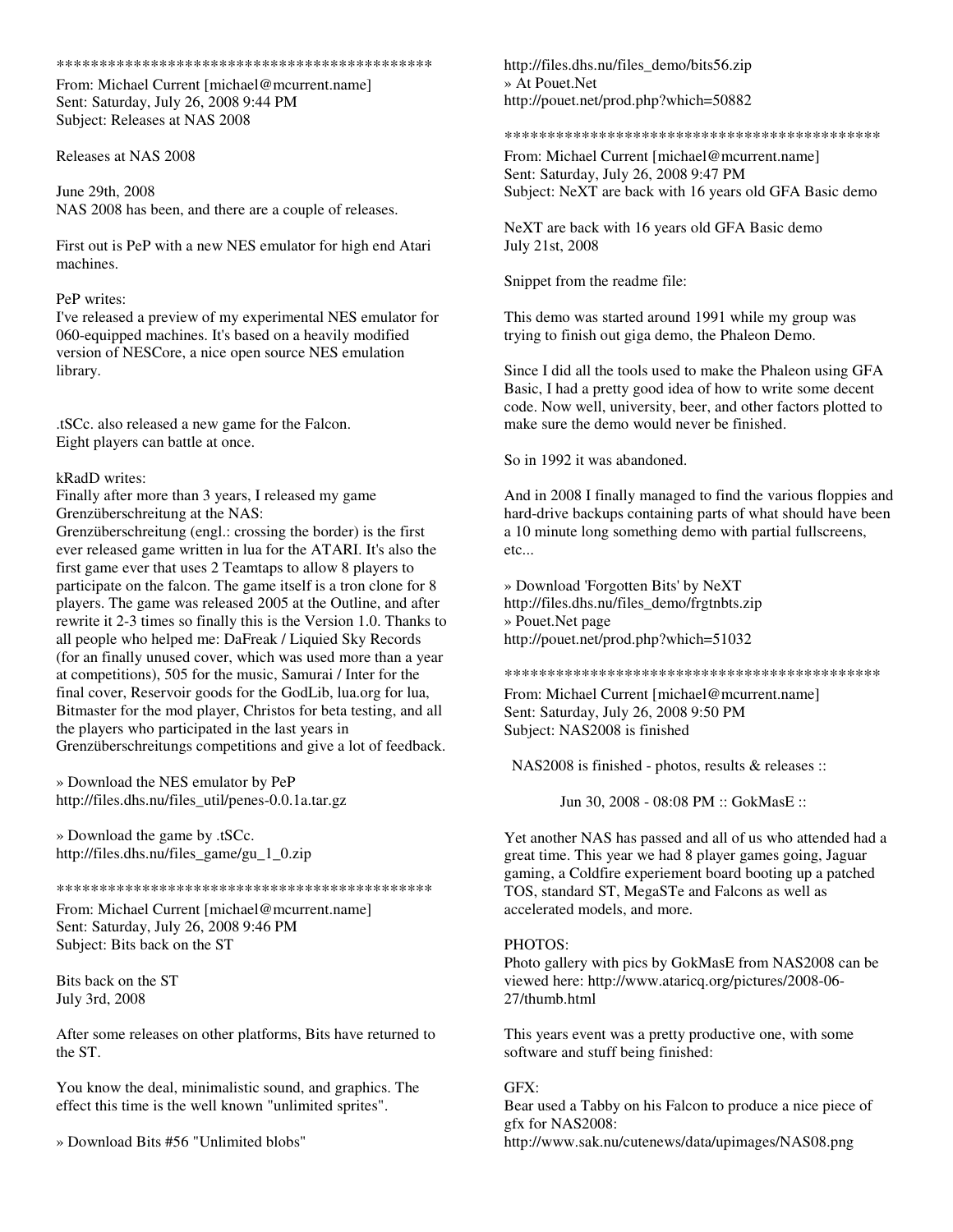#### GAMES:

PeP released preview of "PeNES", his experimental NES emulator for 060-equipped machines. It's based on a heavily modified version of NESCore, a nice open source NES emulation library. PeP says: "Don't ask me where to find NES ROMs etc. I have no idea." http://hem.passagen.se/shoggoth/penes/penes-0.0.1a.tar.gz

kRadD released his new multiplayer game for 8 players, Grenzüberschreitung. http://www.npoi.de/download.php?view.4

#### GAMING:

kRadD arranged a STOT competition for Kick Off 2, Speedball 2 and Grenzüberschreitung v1.0. http://www.npoi.de/e107\_plugins/content/content.php?content.32 http://www.npoi.de/e107\_plugins/content/content.php?content.33 http://www.npoi.de/e107\_plugins/content/content.php?content.34

#### DEMO:

STOS Bestens karma - the one and only demo that was made at NAS! A beta version of the demo was shown, and it contained music-synchronized text. The music was made by J in Triplex and the STOS-code was made by Kl0tt. An official version will be released later.

#### OTHER:

AtarICQ goes freeware. The most noticeable change with the AtarICQ 0.173 release is indeed in the change of the program license - it has now become freeware. The application is by no means discontinued, the change just reflects the fact that the program now no longer has any restrictions or naggings. In fact, the registration process has been completely removed. Some other small tweaks and fixes were also added, like for example the new feature that aICQ will now recall which TABs were open during the last session. http://www.ataricq.org/ataricq/

Litchi-patches. Since Rajah was kind enough to supply GFA sources, GokMasE took the opportunity to tweak some stuff in the program, most noticeably the possibility to drag files from the remote window to desktop directory windows was added. http://topp.atari-users.net/litchgok1.zip (needs original archive at http://rajah.atari.org )

Thanks all who attended and made this years event a nice weekend! :)

See you all next year.Regards,Swedish Atari Club http://www.sak.nu/

\*\*\*\*\*\*\*\*\*\*\*\*\*\*\*\*\*\*\*\*\*\*\*\*\*\*\*\*\*\*\*\*\*\*\*\*\*\*\*\*\*\*\*\*

From: Michael Current [michael@mcurrent.name] Sent: Saturday, July 26, 2008 9:51 PM Subject: Port of x128 updated

Port of x128 updated :: Jul 05, 2008 - 12:55 AM :: GokMasE

PeP reports that he has released a new version of his port of the Spectrum emulator x128. It now runs in fullscreen by default (use -window to run within a window). The author expects the emulator to reach 50 fps even without bus acceleration.

http://hem.passagen.se/shoggoth/x128/x128-freemintrel4.tar.gz

\*\*\*\*\*\*\*\*\*\*\*\*\*\*\*\*\*\*\*\*\*\*\*\*\*\*\*\*\*\*\*\*\*\*\*\*\*\*\*\*\*\*\*\*

From: Michael Current [michael@mcurrent.name] Sent: Saturday, July 26, 2008 9:52 PM Subject: Suska IP-core v.2K8A soon to be released

Suska IP-core v.2K8A soon to be released ::

Jul 09, 2008 - 02:00 PM :: GokMasE

German developer Wolfgang Förster who is working with reproducing an Atari STe through FPGA reports that a new test release of their software will soon be available.

In current condition it is possible to boot up TOS 1.0 as well as EmuTOS, reaching a working TOS desktop. According to Wolfgang it seems like all of the desktops functions are working nicely, but unfortunately the disk support is not working yet.

The planned test release will be offered to the public since Wolfgang and the other developers hopes to reach interested people who can help with testing, suggestions and tracing of bugs and other problems. It is believed that most of the remaining problems are related to the CPU implementation. Read more on the homepage of the Suska project:

http://www.experiment-s.de/en

\*\*\*\*\*\*\*\*\*\*\*\*\*\*\*\*\*\*\*\*\*\*\*\*\*\*\*\*\*\*\*\*\*\*\*\*\*\*\*\*\*\*\*\*

From: Michael Current [michael@mcurrent.name] Sent: Saturday, July 26, 2008 9:56 PM Subject: Suska IP-core v.2K8A available

Suska IP-core v.2K8A available :: Jul 16, 2008 - 03:19 PM :: GokMasE

We reported about a week ago that a test version of the Suska core software was about to be released. Now it has been uploaded to the projects website, where you can also read more about this very interesting project.

Read the development blog or go to the download section http://www.experiment-s.de/en/blog http://download.experiment-s.de/Suska-III%20Classic/Configware/

\*\*\*\*\*\*\*\*\*\*\*\*\*\*\*\*\*\*\*\*\*\*\*\*\*\*\*\*\*\*\*\*\*\*\*\*\*\*\*\*\*\*\*\*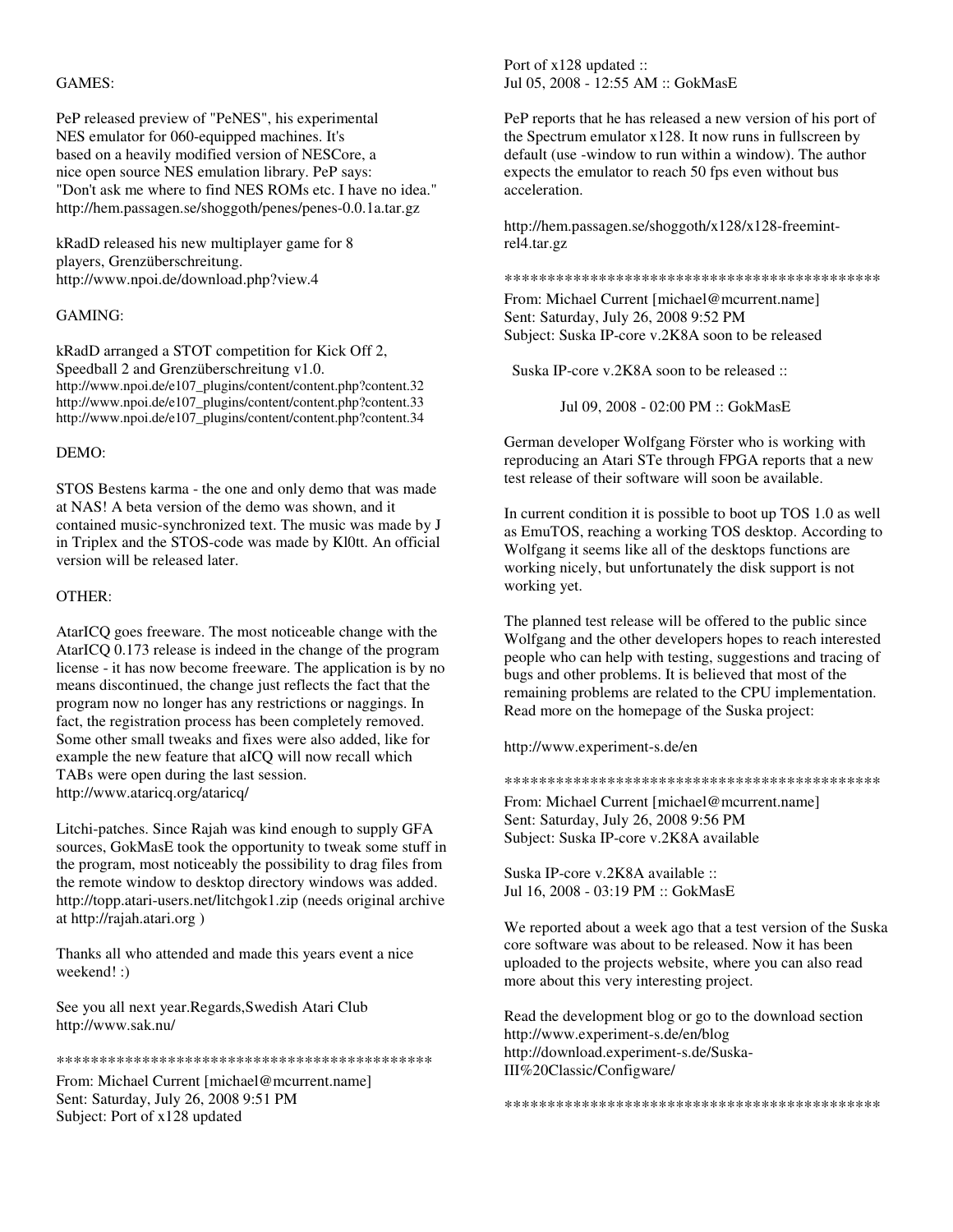## CLUB OFFICIALS

| President:<br>michael@mcurrent.name                                       | Michael Current                 | $(608)787 - 8548$ |
|---------------------------------------------------------------------------|---------------------------------|-------------------|
| Vice President:<br>friednw@tcfreenet.org                                  | Nolan Friedland                 | $(763)689 - 3711$ |
| Secretary:<br>s_j_peck@hotmail.com                                        | Steve Peck                      | ,,,,,,,,,,,,,,,   |
| DOM Librarian:<br>kirschg@netzero.net                                     | Glen Kirschenmann (763)786-4790 |                   |
| <b>BBS</b> Operator<br>friednw@tcfreenet.org                              | Nolan Friedland                 | $(763)689 - 3711$ |
| Membership Chairman:<br>kirschg@netzero.net                               | Glen Kirschenmann (763)786-4790 |                   |
| <b>SPACE Treasurer</b><br>greglites@hotmail.com                           | Greg Leitner                    | $(651)455 - 6550$ |
| SPACE Newsletter Editor: Michael Schmidt<br>mike.schmidt@andersencorp.com |                                 | $(763)757 - 4192$ |

Saint Paul Atari Computer Enthusiasts (SPACE) meets on the second Friday of each month at 7:30 PM in the Falcon Heights Community Center at 2077 West Larpenteur Ave. Doors open at 7:00 PM.



## $S.P.A.C.E.$

c/o Gregory Leitner 3407 78th St E Inver Grove Heights  $MN$ 55076-3037 Published by the Saint Paul Atari Computer Enthusiasts (SPACE), an independent organization with no business affiliation with ATARI, Inc. Permission is granted to any similar organization with which SPACE exchanges newsletters to reprint material from this newsletter. We do however ask that credit be given to the authors and to SPACE. Opinions expressed are those of the authors and do not necessarily reflect the views of SPACE, the club officers, club members or ATARI, Inc.

# You can find the Club's home page at: http://Space.atari.org

Articles for Publication must be received<br>by the Newsletter Editor two weeks prior<br>to the Club's next Scheduled meeting.

# SPACE BBS

BBS:

 $t$ elnet://spacebbs.no-ip.com/

Sysop: Nolan Friedland

http://spacebbs.atari.org/

Supporting:

ATARI 8-Bit Computers

ATARI ST Computers